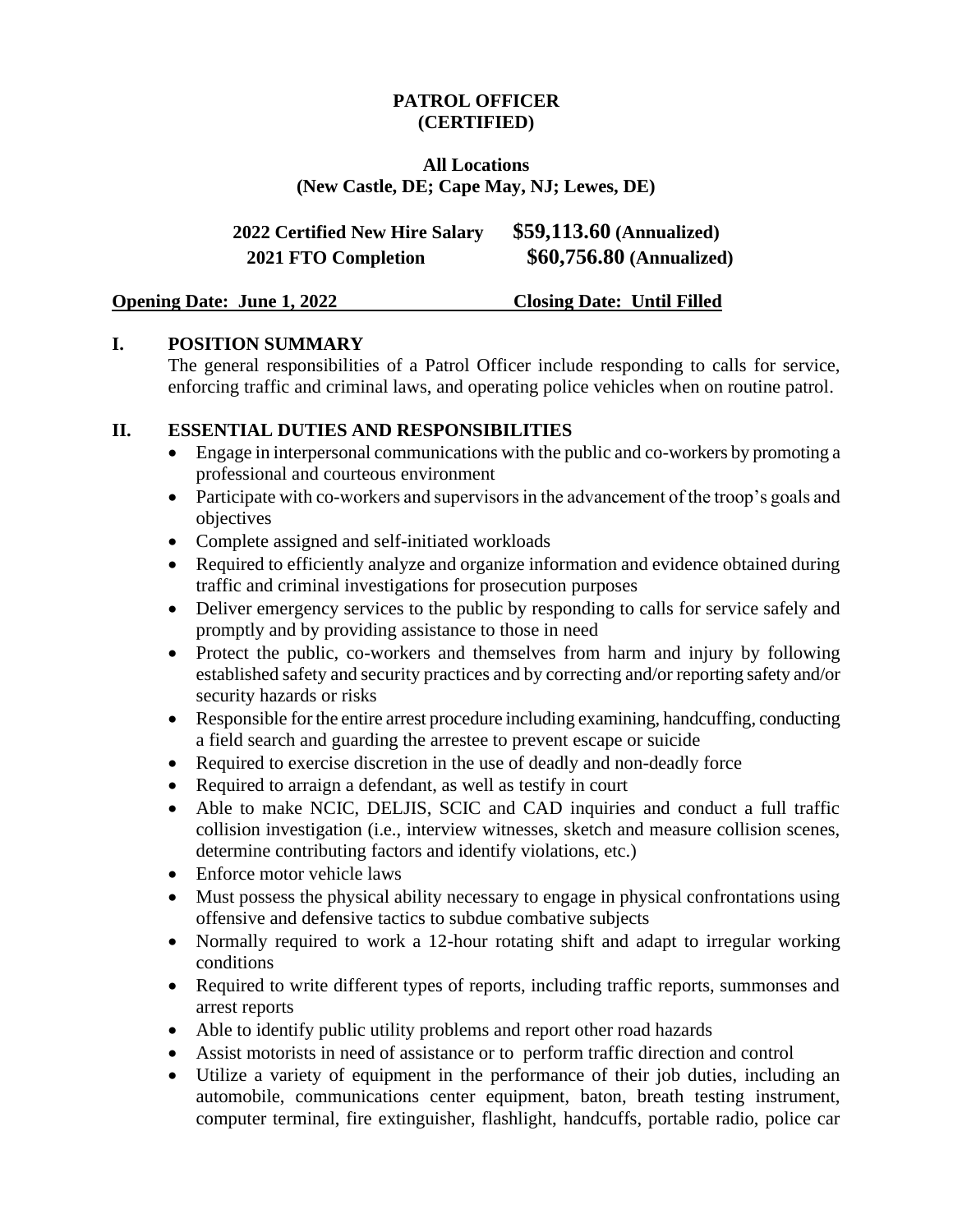radio, radar/laser unit, semi-automatic pistol, shotgun, body armor and photographic equipment

- May instruct suspects on the process to obtain an attorney, enforce court orders, respond to civil disputes, and testify in Family Court
- Prepare search warrants, collect evidence, and inventory stolen property
- May have to stand/walk continuously for more than one-half the work shift and walk on narrow, elevated surfaces
- Prepare interdepartmental memorandums and daily operational reports, as well as maintain daily logs
- Clean and inspect firearms and perform random equipment inspections
- Provides superior customer service to everyone by responding in a courteous and efficient manner

# **III. REQUIRED KNOWLEDGE, SKILLS, AND ABILITIES**

- Knowledge of laws and departmental rules/regulations/procedures, as well as other resource materials
- Knowledge of weapon craft and must demonstrate usable knowledge of court decisions
- Skilled in the use of firearms, as well as non-lethal weapons
- Able to drive in both emergency and non-emergency conditions
- Ability to communicate both orally and in writing, cope with stressful situations and evaluate a situation, respond correctly and apply appropriate discretion and common sense
- Ability to provide excellent customer service

# **IV. MINIMUM QUALIFICATIONS**

- Must be a United States citizen
- Must be at least twenty-one (21) years of age
- Minimum uncorrected vision not greater than 20/200 in each eye and correctable with lenses to 20/20 in each eye. Able to distinguish between the colors of red, green and amber
- Height and weight in proper proportion. Must be in excellent cardiovascular physical condition

# **V. REQUIRED EDUCATION AND EXPERIENCE**

- One (1) year of satisfactory employment as a full- time Certified Police Officer, two (2) years preferred, clearly indicating the maturity of the applicant.
- Bachelor's degree from an accredited college or university; **OR** Associate's degree from an accredited college/university, or sixty (60) college credit hours, or higher. This may also be ninety (90) quarter credits from an accredited college/university. **OR**

Thirty (30) college credits from an accredited college/university, or forty-five (45) quarter credits from an accredited college/university. In this situation, the applicant must also have two (2) years of active duty military service.